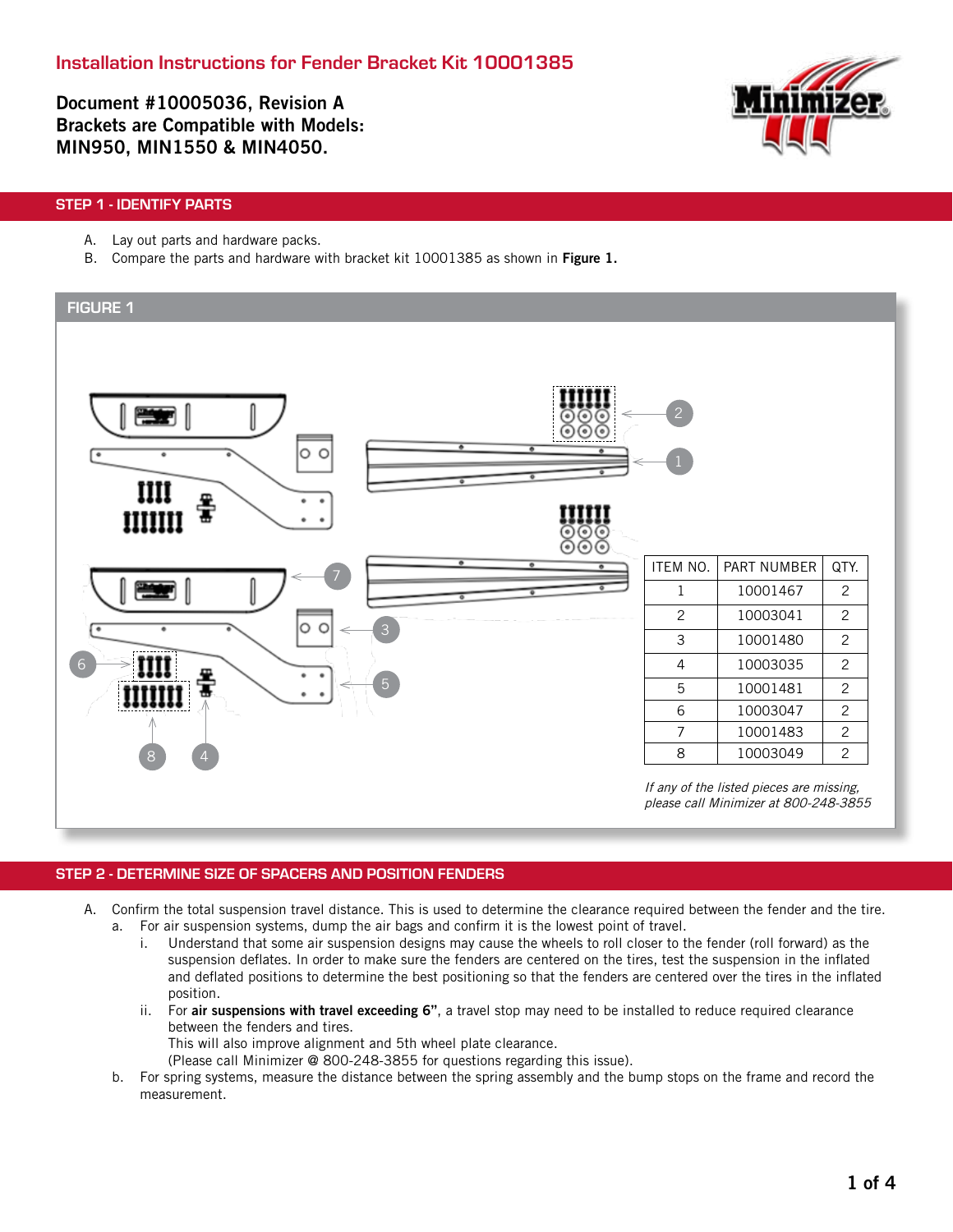- B. Place the fenders on spacer blocks above the tires.
	- a. In most applications 1.5" of tire clearance is best. The goal is to ensure the fender does not rub the tire.
		- i. The minimum clearance recommended is  $\frac{3}{4}$ " above the maximum travel point of the suspension system.
	- b. For an air suspension system, place a  $34"$  to  $1.5"$  thick board on top of the tires after the air is released from the airbags. (See Figure 2)
	- c. For spring suspensions use spacer material that is ¾" to 1.5" thicker than the measurement recorded above.
- C. For trucks with air suspension, raise and lower the suspension to confirm the clearance between the fenders and wheels and that the fenders will be centered front to rear when the air suspension is inflated.

## STEP 3 - POSITION BRACKETS

- A. With the fenders in position, mark and test fit the brackets where they will attach to the frame.
- B. If possible, use existing bolt holes in the frame to attach a steel plate (not supplied) and weld the bracket to the plate. (See Figure 3)
	- a. Plate should be a minimum of 1/4" thick.

Tip: It is common for the front bracket to align with the existing quarter fender holes.

C. Another option is to weld the bracket directly to the frame.

Warning: Review vehicle owner's manual before welding directly to the frame.

- D. If possible, position the mounting brackets low on the fender so they are no more than 15" from the bottom. (See Figure 4)
	- a. Brackets mounted 8-12" from the bottom is optimal.
	- b. The goal is to reduce the risk of the leading edge of the fender from blowing back against the tire during high wind.
	- c. Splash guards are available if additional coverage is desired with a half fender set. (Part number 10003422) (See Figure 5)

Tip: If the front fender bracket is mounted higher than 15", refer to the link below for further suggestions on adding additional support. http://www.minimizer.com/instructions.html

E. Attach the (10001481) poly arms to the (10001480) metal brackets using four 5/16" x 1-1/4" bolts. (See Figure 6)

### IMPORTANT INFORMATION:

- Assemble a left and right-hand arm assembly as shown in Figure 6.
- The bolt head MUST be located on the metal plate side. If not, the serration on the bottom of the bolt head will damage the poly arm.
- Tighten from the bolt head side so the nut does not spin on the poly arm.
- If the locknut is ever loosened after it has been tightened it is highly recommended to replace the locknut.
- Recommended torque is 10-15 ft.-lbs.

CAUTION: Overtightening hardware will damage the poly arm and could cause it to fail.



# FIGURE 3









FIGURE 6

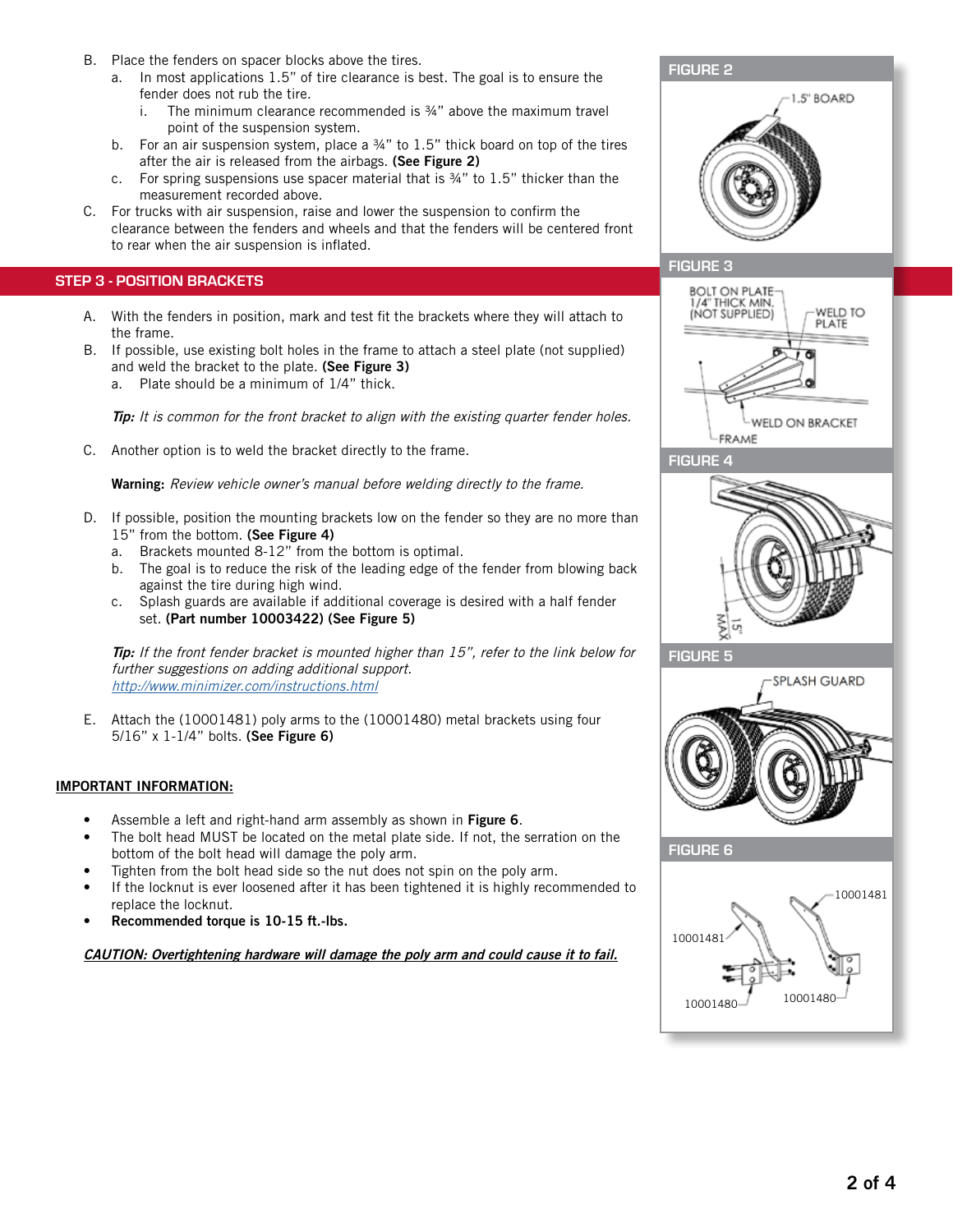### STEP 4 - ATTACH BRACKETS TO TRUCK FRAME

- A. Install the center bracket as close to the end of the fender as possible. If possible, use existing bolt holes in the frame to attach. Either hole in the bracket may be used. (See Figure 7).
	- a. It is possible to remove any existing frame bolt and replace it with the supplied bolt in the bracket kit.
	- b. Recommended torque is 160-170 ft.-lbs.

### STEP 5 - ATTACH FENDERS TO BRACKETS

A. There are two recommended configurations for fastening the fender to the (10001481) center bracket. If the end of the fender and the center bracket align, fasten the center bracket to the end of the fender using "Option A". If there is a gap between the center bracket and the end of the fender, use "Option B".

#### Option A:

- With the fender end up against the (10001481) poly center bracket, drill three 5/16" holes through the fender using the holes in the bracket as a guide.
- Use three  $5/16$ " x 1-1/4" bolts to fasten the center bracket and fenders together.
- Use 5/16" nuts on the inside of the fender.
- Recommended torque is 10-15 ft.-lbs. (See Figure 8)

#### Option B:

- Some installations may not allow the center bracket to fasten to the end of the fender. In these cases, use poly angle (10001483) to connect the fender to the center bracket assembly.
- Use three 5/16" x 1-1/4" bolts to attach the (10001483) poly angle to the center bracket assembly. (Do not tighten bolts until the fender is level.)
- Drill four 5/16" holes through the fender using the holes in the (10001483) poly angle as a guide.
- Use four 5/16" x 1-14" bolts to fasten the center bracket and fender together.
- Use 5/16" nuts on the underside of the fender.
- Recommended torque is 10-15 ft.-lbs. (See Figure 9)

### NOTES:

- (10001483) is also used as a height adjustment aid for the end of the fender. Leave bolts finger tight until you achieve desired height for the fender and check it for level.
- B. Attach the fender to the (10001467) weld on bracket.
	- a. Verify that the fenders are level across the frame and aligned with the tires for optimal clearance. Fenders that are installed in a deformed or twisted state may lead to material fatigue and reduce the life of the fender.
	- b. Drill six 5/16" holes through the fender using the holes in the (10001467) weld on bracket as a guide.
	- c. Install the 5/16" x 1" bolts through the bracket and fender. (See Figure 10)
	- d. Use six 5/16" fender washers and 5/16" nuts provided with the kit on the underside of the fender.
	- e. Recommended torque is 10-15 FT-LBS.
	- DO NOT EXCEED RECOMMENDED TORQUE.